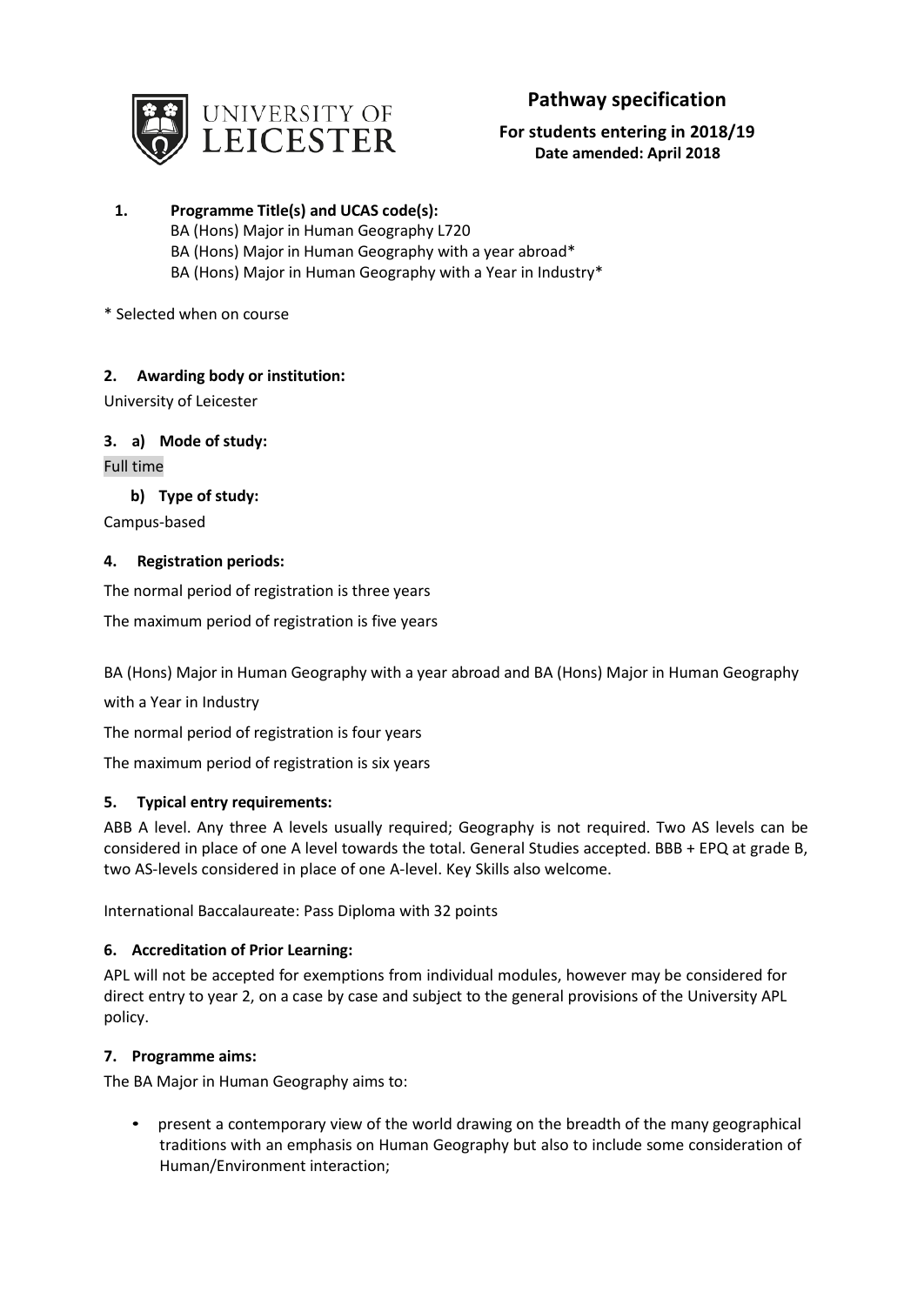- place geography at the core of modern discourses about the world and the events which are taking place in it;
- provide an intellectually challenging and stimulating curriculum that draws on the research expertise of staff in the department and enables students to develop in-depth knowledge and understanding of specialised areas of human geography;
- develop students' awareness of space and the world, and formulate geographical explanations for the phenomena they encounter;
- develop students' abilities to explore varied modes of geographical theories, techniques and concepts to analyse and explain the modern world;
- develop students' abilities to use and apply appropriate field, statistical and social survey methods to analyse issues from a geographical perspective; and
- provide a learning experience in which students can develop and demonstrate a range of transferable skills necessary for effective independent learning; career and personal development.
- provide opportunities to develop employability skills, and career and personal development planning.

The BA Major in Human Geography with a Year Abroad aims, additionally, to:

- Widen students' experiences of worldwide Geography, the physical experience of social society and environmental place
- Expose students to specialist elements of Geography that may not be taught at Leicester;
- Deepen students' understanding of Geography through exposure to its ideas at a senior level for an additional year.

The BA Major in Human Geography with a Year in Industry aims, additionally, to:

• To provide experience of applications of geography and other professional skills in Industry and to reinforce knowledge through their use in different environments

## **8. Reference points used to inform the programme specification:**

- QAA Frameworks for Higher Education Qualifications in England Wales and Northern Ireland
- QAA Benchmark statement fo[r Geography](http://www.qaa.ac.uk/en/Publications/Documents/SBS-geography-14.pdf) 2014
- PDR report (May 2015)
- University [Learning Strategy](http://www2.le.ac.uk/offices/sas2/quality/learnteach)
- University Employability Strategy
- University of Leicester Academic Audit Evaluation
- NSS (2016)
- First Destination Survey
- External Examiner's Reports

## **9. Programme Outcomes:**

| <b>Intended Learning</b>    | <b>Teaching and Learning</b>                       | <b>How Demonstrated?</b>               |  |  |  |
|-----------------------------|----------------------------------------------------|----------------------------------------|--|--|--|
| <b>Outcomes</b>             | <b>Methods</b>                                     |                                        |  |  |  |
|                             | (a) Discipline specific knowledge and competencies |                                        |  |  |  |
|                             | (i) Mastery of an appropriate body of knowledge    |                                        |  |  |  |
| Demonstrate an              | Lectures, tutorials, seminars,                     | Essays, essay-based examinations,      |  |  |  |
| appropriate body of         | computer-aided learning and                        | dissertations, presentations,          |  |  |  |
| geographical knowledge      | computer-based practicals,                         | contributions to discussion, practical |  |  |  |
| including patterns and      | laboratory based practicals, directed              | reports, objective testing, problem-   |  |  |  |
| processes of human and      | readings, independent research,                    | based exercises, field & lab           |  |  |  |
| environmental interactions. | student centered learning,                         | notebooks, review papers,              |  |  |  |
|                             | presentations and discussion.                      | bibliographies                         |  |  |  |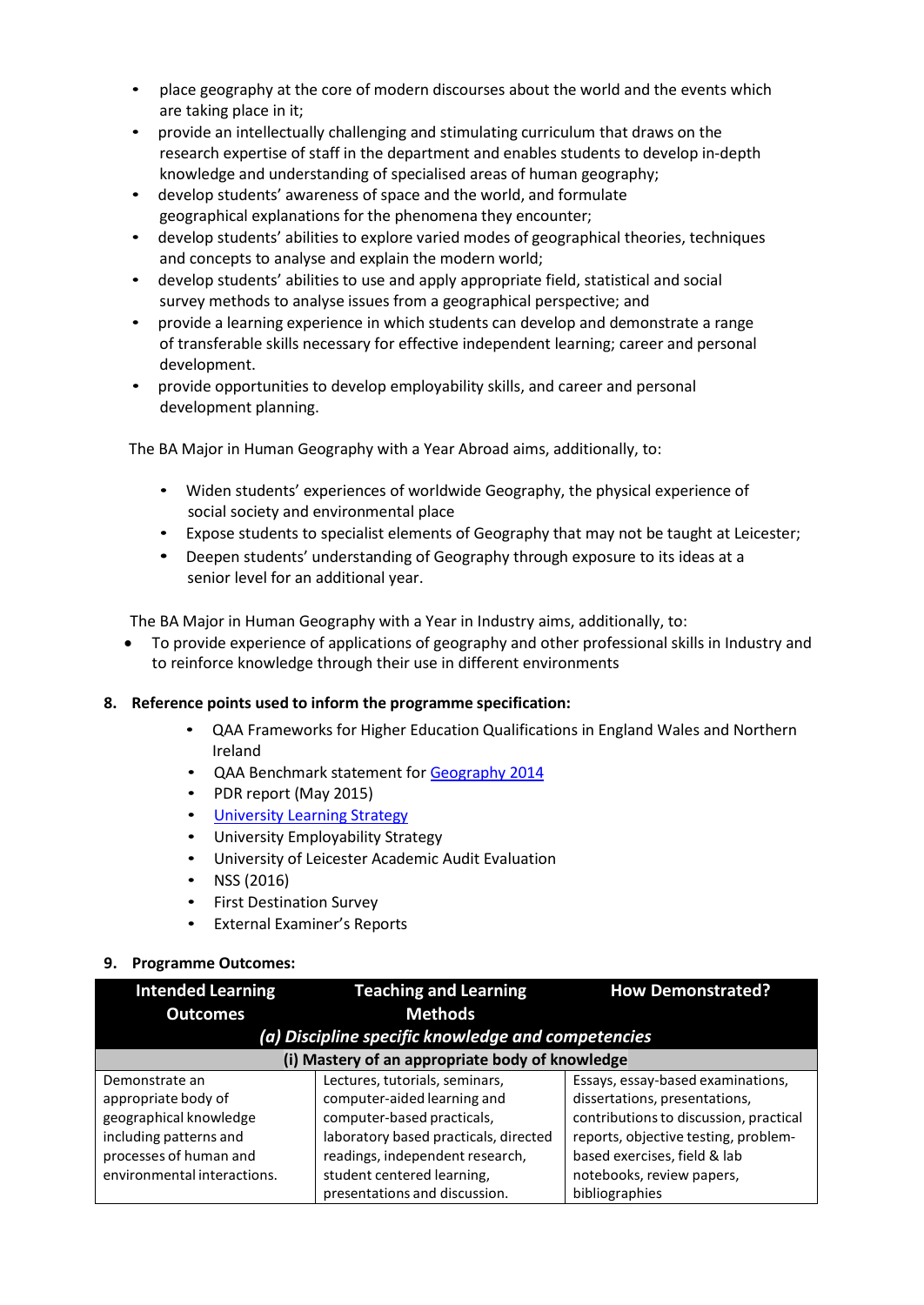| <b>Intended Learning</b>                                                                                                                                                                                                                                              | <b>Teaching and Learning</b>                                                                                                                                                                                     | <b>How Demonstrated?</b>                                                                                                                                                                                 |
|-----------------------------------------------------------------------------------------------------------------------------------------------------------------------------------------------------------------------------------------------------------------------|------------------------------------------------------------------------------------------------------------------------------------------------------------------------------------------------------------------|----------------------------------------------------------------------------------------------------------------------------------------------------------------------------------------------------------|
| <b>Outcomes</b>                                                                                                                                                                                                                                                       | <b>Methods</b>                                                                                                                                                                                                   |                                                                                                                                                                                                          |
|                                                                                                                                                                                                                                                                       | (ii) Understanding and application of key concepts and techniques                                                                                                                                                |                                                                                                                                                                                                          |
| Demonstrate knowledge of the<br>different approaches to<br>geographical explanation and<br>interpretation.                                                                                                                                                            | Lectures, tutorials, seminars,<br>directed reading, independent<br>research, computer practicals, group<br>learning.                                                                                             | Essays, essay-based examinations,<br>dissertations, presentations,<br>contributions to discussion, practical<br>reports, objective testing, problem<br>based exercises.                                  |
| Recognise the ways in which<br>physical, environmental, and<br>cultural processes lead to the<br>distinctiveness of places.                                                                                                                                           | Lectures, tutorials, seminars, directed<br>reading, independent research,<br>computer practicals, group learning.                                                                                                |                                                                                                                                                                                                          |
|                                                                                                                                                                                                                                                                       | (iii) Critical analysis of key issues                                                                                                                                                                            |                                                                                                                                                                                                          |
| Critical evaluation of the<br>theoretical, philosophical and<br>methodological perspectives<br>employed in geography;<br>geography's role in inter-<br>disciplinary studies within social<br>sciences; and the role of human<br>geography in contemporary<br>society. | Lectures, tutorials, seminars,<br>directed reading, independent<br>research, computer practicals, group<br>learning.                                                                                             | Essays, essay-based examinations,<br>dissertations, presentations,<br>contributions to discussion, practical<br>reports, objective testing, problem<br>based exercises.                                  |
| Awareness of advantages and<br>problems of varied geographical<br>methods of analysis.<br>Critical reflection on research<br>observations presented in the<br>literature and own empirical<br>research.                                                               | Tutorials, seminars, directed<br>reading, independent research,<br>computer practicals, group learning<br>Tutorials, seminars, directed<br>reading, independent research,<br>computer practicals, group learning |                                                                                                                                                                                                          |
|                                                                                                                                                                                                                                                                       | (iv) Clear and concise presentation of material                                                                                                                                                                  |                                                                                                                                                                                                          |
| Use a variety of geographical<br>and general methods to present<br>information to a range of<br>different audiences.                                                                                                                                                  | Tutorials, seminars, independent<br>research, computer practicals, group<br>learning.                                                                                                                            | Writing tasks, design, mapping and<br>visualization tasks (e.g. posters,<br>magazines), contributions to<br>discussion, dissertations<br>(presentation of independent<br>research), presentation skills. |
|                                                                                                                                                                                                                                                                       | (v) Critical appraisal of evidence with appropriate insight                                                                                                                                                      |                                                                                                                                                                                                          |
| Formulate appropriate<br>questions for geographical<br>inquiry, and gather and utilise<br>suitable evidence in answering<br>them.                                                                                                                                     | Tutorials, seminars, directed<br>reading, independent research,<br>computer practicals, group learning.                                                                                                          | Writing tasks, design, mapping and<br>visualization tasks, contributions to<br>discussion, dissertations<br>(presentation of independent<br>research), presentation skills.                              |
| Read, analyse and reflect<br>critically and contextually on<br>geographical texts and other<br>source materials.                                                                                                                                                      | Tutorials, seminars, directed reading,<br>independent research, computer<br>practicals, group learning.                                                                                                          |                                                                                                                                                                                                          |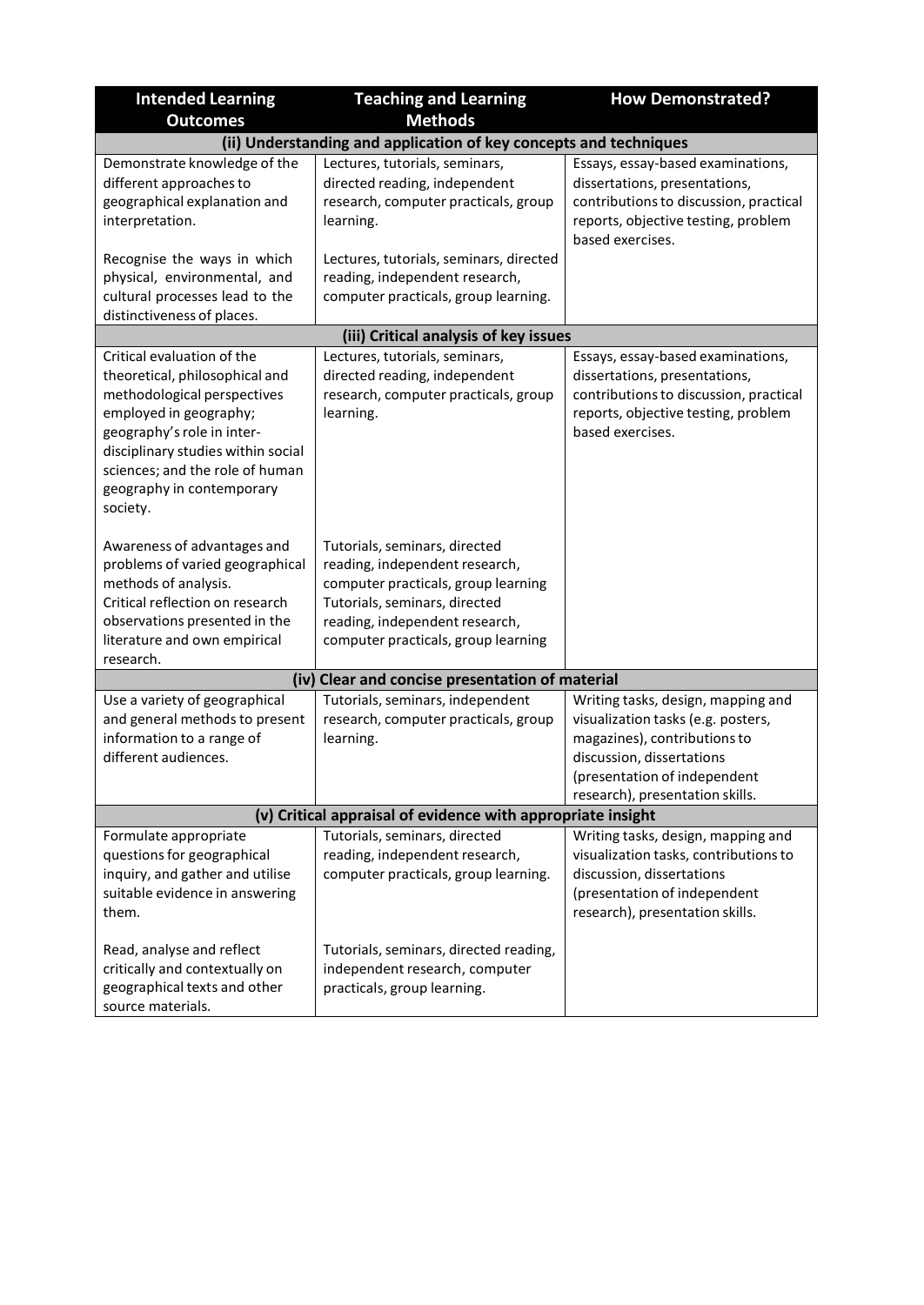| <b>Intended Learning</b>                                                                                                                                                | <b>Teaching and Learning</b>                                                                                                 | <b>How Demonstrated?</b>                                                                                                                     |  |  |
|-------------------------------------------------------------------------------------------------------------------------------------------------------------------------|------------------------------------------------------------------------------------------------------------------------------|----------------------------------------------------------------------------------------------------------------------------------------------|--|--|
| <b>Outcomes</b>                                                                                                                                                         | <b>Methods</b>                                                                                                               |                                                                                                                                              |  |  |
|                                                                                                                                                                         | (vi) Other discipline specific competencies                                                                                  |                                                                                                                                              |  |  |
| Conduct an independent piece<br>of geographical research from<br>problem formulation to<br>evidence collection, result<br>presentation and discussion.                  | Dissertations; group and<br>independent research.<br>Field courses, computer practicals,<br>laboratory practicals, lectures. | Dissertations; group and<br>independent research.                                                                                            |  |  |
| Use specialised techniques and<br>approaches for the collection,<br>interpretation and explanation<br>of geographical processes and<br>information.                     | Dissertations; group and<br>independent research.<br>Field courses, computer practicals,<br>laboratory practicals, lectures. | Field reports, group and independent<br>research; dissertations; tutorials;<br>objective testing; laboratory reports.                        |  |  |
| Use specialised techniques and<br>approaches for the<br>presentation of geographical<br>information.                                                                    | Dissertations; group and<br>independent research.<br>Field courses, computer practicals,<br>laboratory practicals, lectures. | Field reports, group and independent<br>research; dissertations; design,<br>mapping and visualization tasks.                                 |  |  |
|                                                                                                                                                                         | (b) Transferable skills<br>(i) Oral communication                                                                            |                                                                                                                                              |  |  |
| Demonstrate clear, fluent and                                                                                                                                           | Seminars, tutorials, field courses.                                                                                          | Seminar and tutorial presentations,                                                                                                          |  |  |
| coherent oral expressions of<br>geographical issues.                                                                                                                    |                                                                                                                              | contributions to discussions.                                                                                                                |  |  |
| Participate effectively in group<br>discussions of geographical<br>issues.                                                                                              | Seminars, tutorials, field courses.                                                                                          |                                                                                                                                              |  |  |
|                                                                                                                                                                         | (ii) Written communication                                                                                                   |                                                                                                                                              |  |  |
| Present coherent and fluent<br>geographical arguments in a<br>variety of written formats.                                                                               | Seminars, tutorials, group working.                                                                                          | Essays, essay-based examinations,<br>dissertations, practical reports.                                                                       |  |  |
|                                                                                                                                                                         | (iii) Information technology                                                                                                 |                                                                                                                                              |  |  |
| Use information technology in<br>general, and geographical<br>information systems in<br>particular to explore and<br>analyse geographical concepts<br>and information.  | Induction programme, computer<br>practical classes and independent<br>research.                                              | Computer-based exercises.<br>Independent research, dissertation,<br>problem solving exercises, essays,<br>web pages, posters, group reports. |  |  |
| Use IT to effectively support<br>geographical studies, including<br>the use of IT for bibliographic<br>research, and written and visual<br>presentation of information. | Computer practical classes, group<br>and independent research.                                                               |                                                                                                                                              |  |  |
| (iv) Numeracy                                                                                                                                                           |                                                                                                                              |                                                                                                                                              |  |  |
| Use statistical and graphic<br>techniques to explore, analyse<br>and visualise geographical<br>concepts.                                                                | Lectures; computer practical classes,<br>independent research                                                                | Computer-based exercises.<br>Independent research, dissertation,                                                                             |  |  |
|                                                                                                                                                                         | (v) Team working                                                                                                             |                                                                                                                                              |  |  |
| Work effectively and<br>collaboratively in teams to<br>collectively explore<br>geographical concepts and<br>tasks.                                                      | Tutorials, seminars, team problem<br>solving, field courses.                                                                 | Seminar and tutorial working,<br>problem solving exercises.                                                                                  |  |  |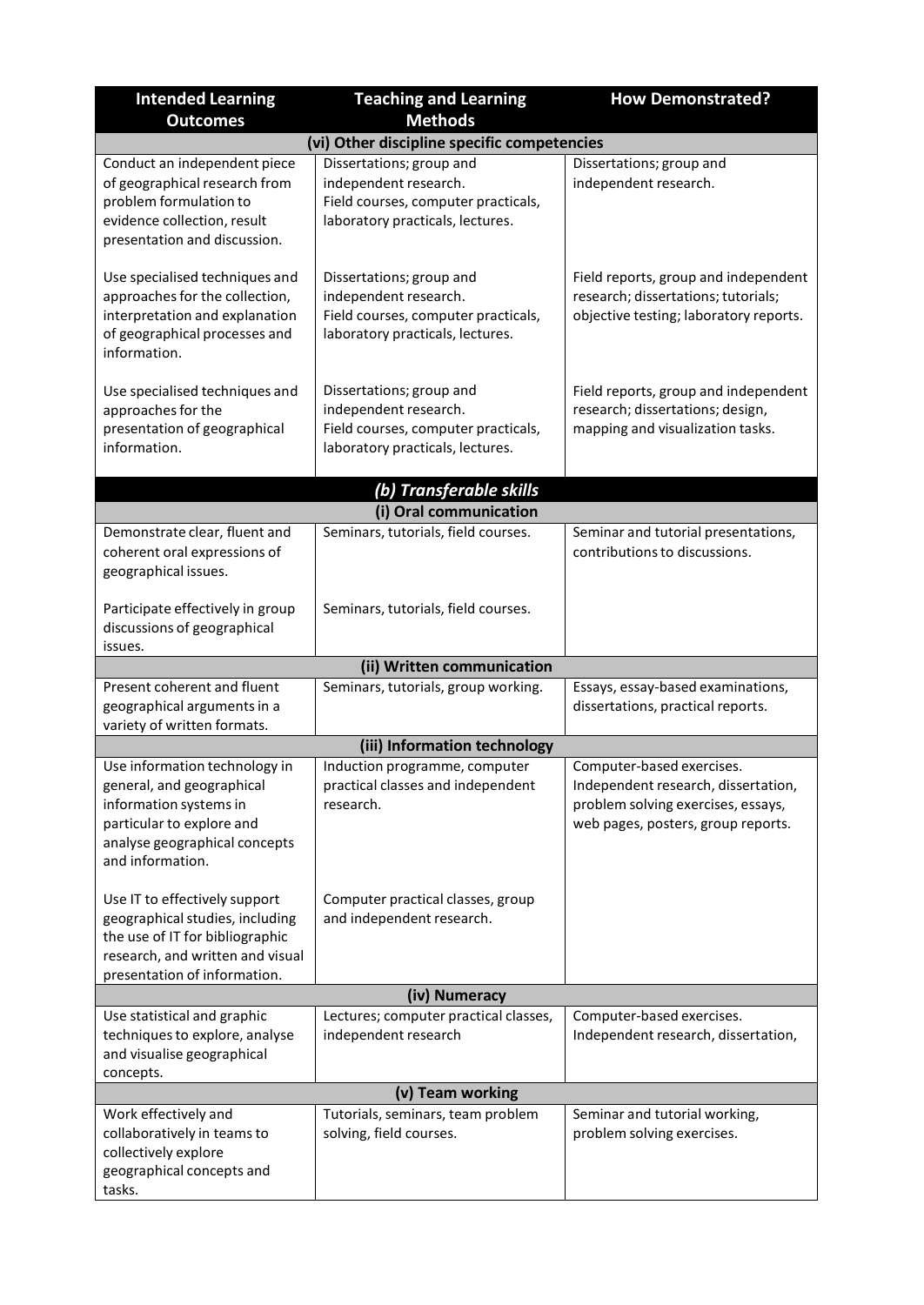| <b>Intended Learning</b><br><b>Outcomes</b>           | <b>Teaching and Learning</b><br><b>Methods</b> | <b>How Demonstrated?</b>                                          |
|-------------------------------------------------------|------------------------------------------------|-------------------------------------------------------------------|
|                                                       | (vi) Problem solving                           |                                                                   |
| Explore geographical problem                          | Tutorials, seminars, team problem              | Computer-based exercises.                                         |
| spaces with contemporary<br>discourses and approaches | solving, field courses.                        | Independent research, dissertation,<br>problem solving exercises. |
|                                                       | (vii) Information handling                     |                                                                   |
| Gather, retrieve and manipulate                       | Tutorials, seminars, directed                  | Essays, essay-based examinations,                                 |
| geographical evidence and                             | reading, independent research,                 | dissertations, practical reports.,                                |
| information in support of                             | computer practicals, team problem              | seminar and tutorial working,                                     |
| geographical arguments                                | solving, field courses.                        | problem solving exercises, team                                   |
|                                                       |                                                | problem solving                                                   |
| Analyse information from a                            | Tutorials, seminars, directed                  |                                                                   |
| variety of sources to develop                         | reading, independent research,                 |                                                                   |
| and construct geographical                            | computer practicals, team problem              |                                                                   |
| arguments and interpretations.                        | solving, field courses.                        |                                                                   |
|                                                       | (viii) Skills for lifelong learning            |                                                                   |
| Demonstrate intellectual                              | All of the above particularly,                 | All of the above, particularly,                                   |
| development and                                       | independent research and seminar               | dissertations, seminars, essays,                                  |
| independence through the                              | presentations                                  | independent research.                                             |
| setting of research tasks and                         |                                                |                                                                   |
| the solving of geographical                           |                                                |                                                                   |
| problems.                                             |                                                |                                                                   |
| Reflect upon own learning and                         | All of the above, particularly                 | Discussions with personal and other                               |
| use personal development                              | tutorials, Personal and Development            | tutors; Curriculum vitae writing.                                 |
| planning to plan personal,                            | Planning                                       | Employability & career development                                |
| academic and career                                   |                                                | module.                                                           |
| development.                                          |                                                |                                                                   |
|                                                       |                                                |                                                                   |
| Manage time effectively to                            | All of the above, particularly                 | All of the above, particularly,                                   |
| meet targets and deadlines.                           | independent research and self-                 | dissertations, seminars, essays,                                  |
|                                                       | directed study.                                | independent research.                                             |
|                                                       |                                                |                                                                   |

## **10. Progression points:**

Students are excluded from taking the Sustainability Minor with this Major, because significant subject overlap would occur.

Course transfer may occur from the Major in Human Geography to the BA Human Geography at the end of the first year of study. This is subject to Senate Regulations 5.6 to 5.16. on progression.

A key progression point is the requirement to pass the dissertation proposal for GY2414 before progression to GY3420 can be considered. An opportunity to resit is allowed in July; a further fail at this point will result in a resit without residence, with no immediate progression to Year 3. Further failure will trigger a withdrawal from the course. In all other respects, progression follows Senate 5 regulations.

## *For Year in Industry Variant:*

Progression onto the Year in Industry placement preparation module will require a 1<sup>st</sup> year CWA of 50%. Students who undertake the placement preparation module, but do not obtain a placement or do not satisfactorily complete (attendance, participation and completion of set tasks) the placement year will be transferred to the standard degree programme.

## **11. Scheme of Assessment**

The programme followsthe standard scheme of award and classification set out in Senate [Regulation](http://www2.le.ac.uk/offices/sas2/regulations/general-regulations-for-taught-programmes)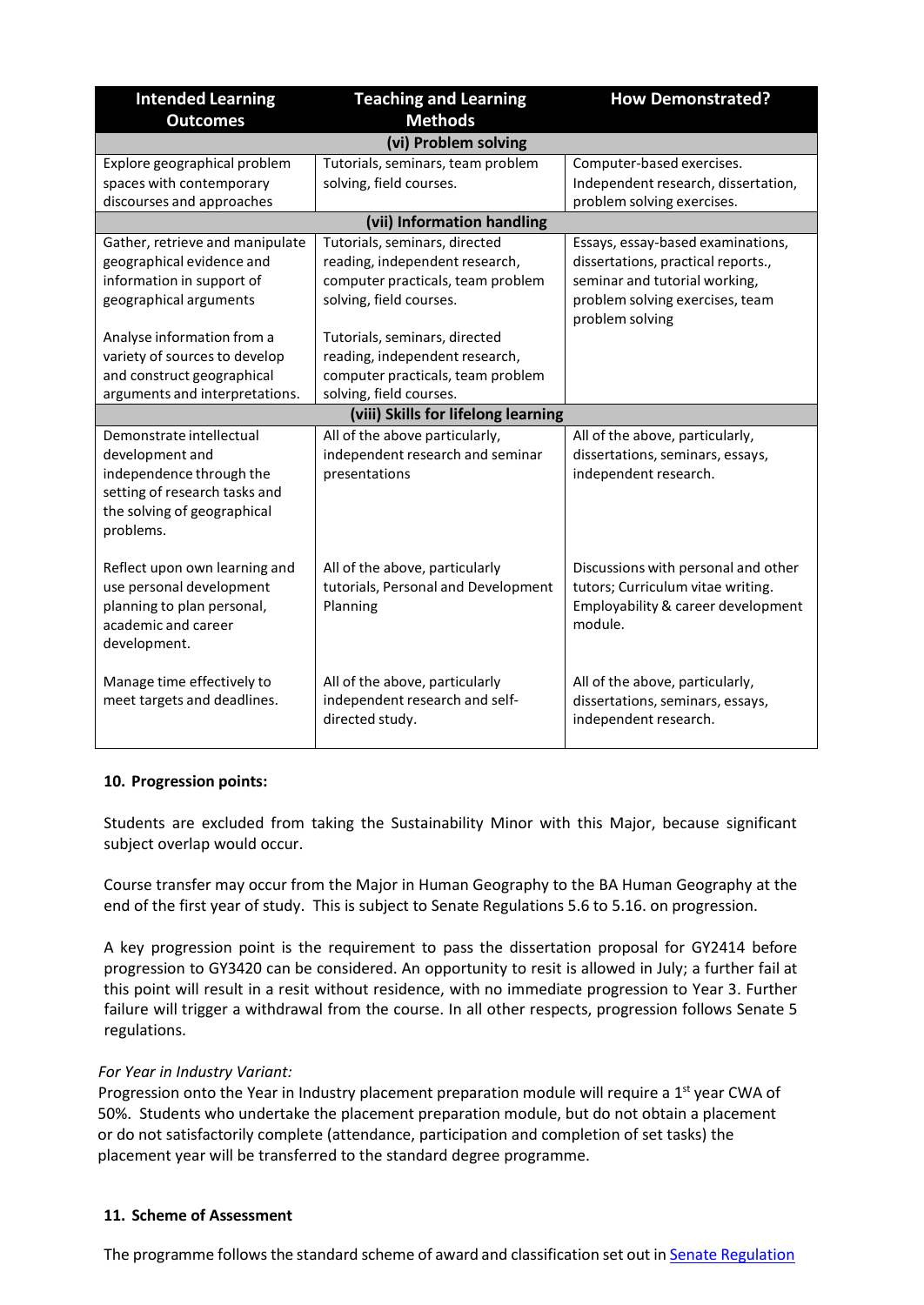## **12. Special features:**

Study in the field remains an integral part of the geography curriculum and the department runs field courses to a number of destinations around the world. Staff are engaged in internationally recognised research in the three principal areas of geography: Human Geography, Physical Geography, and Earth Observation and Geographical Information Science. In human geography, staff specialise in Environment and Social Justice, Everyday Geopolitical Lives, and Planetary Urban and Rural Transformations.

## Placements

Students undertake a year in industry between the second and third years of their programme. Progression onto the Year in Industry placement preparation module will require a  $1<sup>st</sup>$  year CWA of 50%. Students who undertake the placement preparation module, but do not obtain a placement or do not satisfactorily complete (attendance, participation and completion of set tasks) the placement year will be transferred to the standard degree programme.

As a condition of the 'with Industry' programme, students are required to undertake preparatory training during the second year of their degree.

Students are responsible for securing their own placement but will receive support in this from the Career Development Service. .

Once in placement, students will need to register their University 'attendance' by logging on to a dedicated Blackboard site once a week. In the course of the placement the student will receive one or two visits from a member of staff. The second 'visit' can be in the form of a Skype call. Should a student secure an overseas placement both visits will typically be delivered via a Skype call.

While in placement, students will be required to complete an online log. The placement log requires students to undertake reflective activities which are marked on a pass/fail basis. This, together with the final summative reflective report, constitutes the assessment for the placement year. Students have to submit the final report within one month of finishing the placement, and are allowed to resubmit once if required.

If a student fails to secure a placement or does not meet the academic progression requirements at the end of year 2, they will be transferred to the non-industry variant of their degree programme.

## **13. Indications of programme quality**

This is a new programme. However, in regard to the BA Human Geography to which this Major is heavily linked, External Examiner's reports have repeatedly praised the breadth of the education, the range of assessment types and the dedication of the staff.

## **14. External Examiners**

The details of the External Examiner(s) for this programme and the most recent External Examiners' reports can be found [here.](https://exampapers.le.ac.uk/xmlui/handle/123456789/287)

## [5.](http://www2.le.ac.uk/offices/sas2/regulations/general-regulations-for-taught-programmes)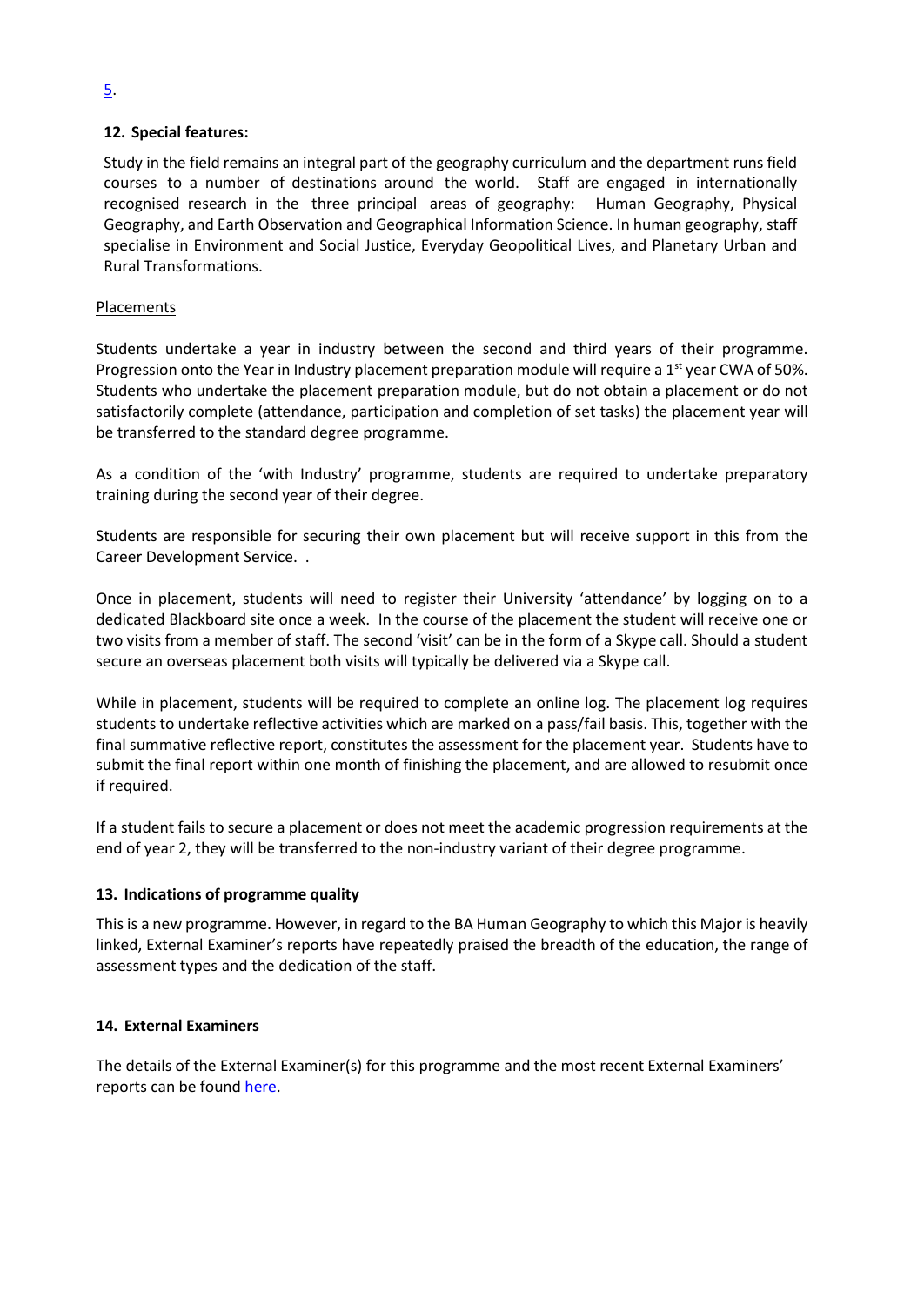#### **BA MAJOR IN HUMAN GEOGRAPHY**

## **FIRST YEAR MODULES**

## **SEMESTER 1**

## **Core Modules Credits**

| GY1411 | HUMAN GEOGRAPHY FOR A GLOBALIZED WORLD    |  |
|--------|-------------------------------------------|--|
| GY1423 | EXPLORING OUR DIGITAL PLANET              |  |
| GY1422 | STUDY SKILLS FOR PROFESSIONAL GEOGRAPHERS |  |

#### **Minor Modules**

15 CREDITS OF APPROVED MINOR MODULES (all minor subjects)

#### **Semester Total 60**

#### **SEMESTER 2**

| <b>Core Modules</b> |                                                                | <b>Credits</b> |
|---------------------|----------------------------------------------------------------|----------------|
| GY1413              | HUMAN GEOGRAPHY FIELD COURSE: THE DYNAMICS OR PEOPLE AND PLACE | 15             |
| GY1412              | ENVIRONMENT/NATURE/SOCIETY                                     | 15             |
| GY1421              | WORKING WITH GEOGRAPHICAL INFORMATION                          | 15             |

## **Optional Modules**

15 CREDITS OF APPROVED MINOR MODULES (all minor subjects)

**Semester Total 60**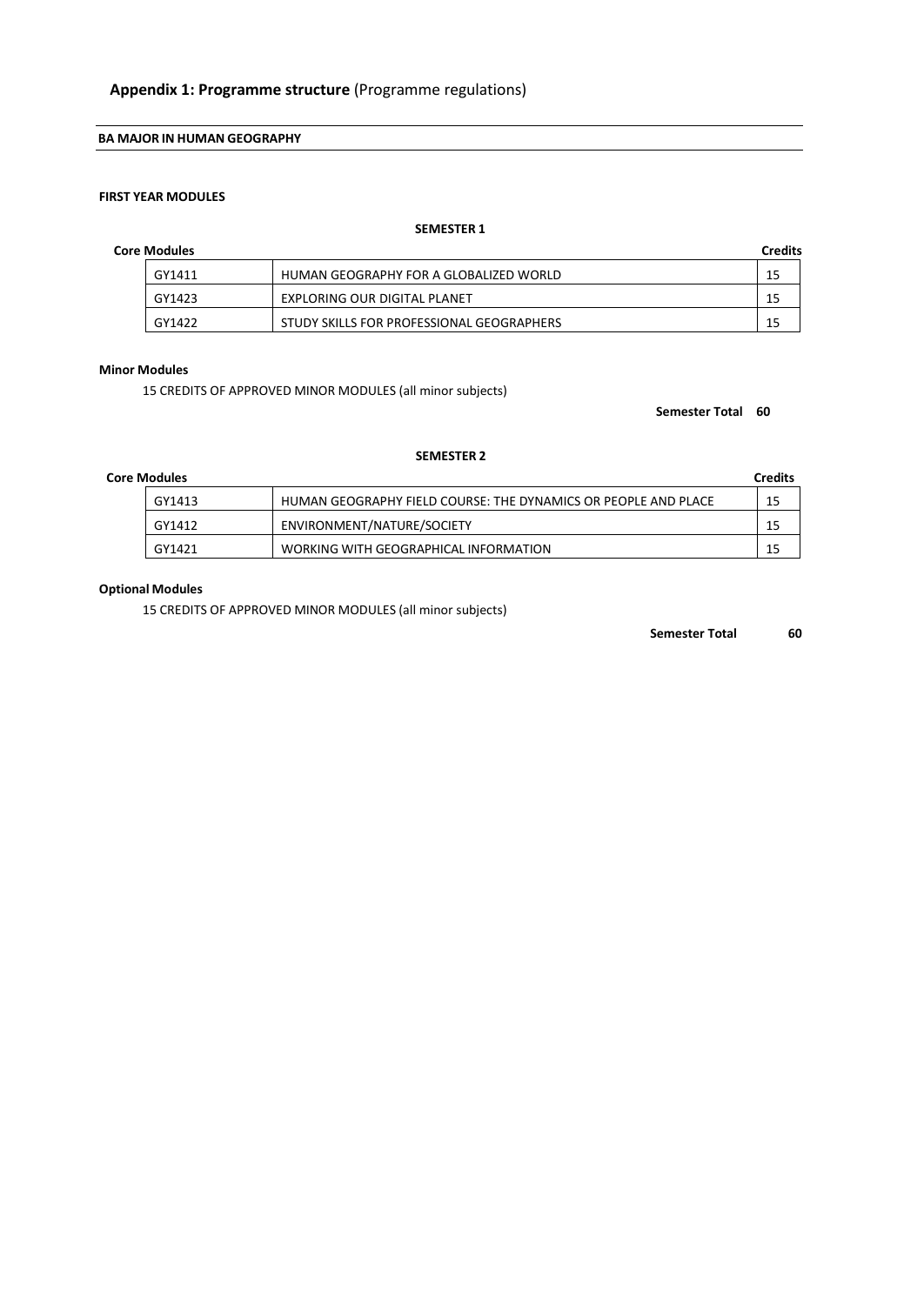## **SECOND YEAR MODULES**

| <b>SEMESTER 1</b>         |                                                                 |                       |                |
|---------------------------|-----------------------------------------------------------------|-----------------------|----------------|
| <b>Core Modules</b>       |                                                                 |                       | <b>Credits</b> |
| GY2410                    | HISTORIES AND PHILOSOPHIES OF GEOGRAPHY                         |                       | 15             |
| <b>Optional Modules</b>   |                                                                 |                       |                |
|                           | 30 CREDITS OF APPROVED OPTIONAL GEOGRAPHY MODULES SELECTED FROM |                       |                |
| GY2411                    | ENVIRONMENT AND DEVELOPMENT                                     |                       | 15             |
| GY2413                    | SOCIAL AND CULTURAL GEOGRAPHY                                   |                       | 15             |
| GY2412                    | ECONOMY, SOCIETY AND SPACE                                      |                       | 15             |
|                           | 15 CREDITS OF APPROVED MINOR MODULES (all minor subjects)       |                       | 15             |
|                           |                                                                 | <b>Semester Total</b> | 60             |
|                           | <b>SEMESTER 2</b>                                               |                       |                |
| <b>Core Modules</b>       |                                                                 |                       | <b>Credits</b> |
| GY2415                    | GEOGRAPHICAL RESEARCH IN THE FIELD (OVERSEAS FIELD COURSE)      |                       | 15             |
| GY2414                    | RESEARCH DESIGN AND METHODS (WITH DISSERTATION PLANNING)*       |                       | 15             |
| <b>Optional Modules</b>   |                                                                 |                       |                |
| 15 credits selected from: |                                                                 |                       |                |
| GY2416                    | POLITICAL GEOGRAPHY: SPACE, TERRITORY AND POWER                 |                       | 15             |
| GY2421                    | <b>GEOGRAPHICAL INFORMATION SCIENCE</b>                         |                       | 15             |
|                           | 15 CREDITS OF APPROVED MINOR MODULES (all minor subjects)       | 15                    |                |
|                           |                                                                 | <b>Semester Total</b> | 60             |

\*Qualifying mark of 40% in dissertation proposal is required for progression into year 3

## **THIRD YEAR MODULES**

## **SEMESTER 1**

| <b>Core Modules</b>     |        |                                                           | <b>Credits</b>        |                |
|-------------------------|--------|-----------------------------------------------------------|-----------------------|----------------|
|                         | GY3420 | <b>GEOGRAPHY DISSERTATION</b>                             |                       | 30             |
| <b>Optional Modules</b> |        |                                                           |                       |                |
|                         |        | 15 credits of options selected from:                      |                       |                |
|                         | GY3414 | <b>CRITICAL GEOPOLITICS</b>                               |                       | 15             |
|                         | GY3413 | <b>GEOGRAPHIES OF THE MARKET-PLACE</b>                    |                       | 15             |
|                         | GY3411 | CONTEMPORARY ENVIRONMENTAL CHALLENGES                     |                       | 15             |
|                         | GY3425 | CRITICAL DIGITAL GEOGRAPHIES                              |                       | 15             |
|                         |        | 15 CREDITS OF APPROVED MINOR MODULES (all minor subjects) |                       |                |
|                         |        |                                                           | <b>Semester Total</b> | 60             |
|                         |        | <b>SEMESTER 2</b>                                         |                       |                |
| <b>Optional Modules</b> |        |                                                           |                       | <b>Credits</b> |
|                         |        | 45 credits of options selected from:                      |                       |                |
|                         | GY3416 | POST COLONIAL PERSPECTIVES IN/OF AFRICA                   |                       | 15             |
|                         | GY3417 | CRITICAL, SYMBOLIC AND EMOTIONAL RURAL GEOGRAPHIES        |                       | 15             |
|                         | GY3421 | <b>INFORMATION VISUALISATION</b>                          |                       | 15             |
|                         | GY3418 | BERLIN FIELDCOURSE: TRACING GEOPOLITICS IN URBAN SPACE    |                       | 15             |
|                         | GY3415 | MIGRATION, PLACE AND DIVERSITY                            |                       | 15             |
|                         |        | 15 CREDITS OF APPROVED MINOR MODULES (all minor subjects) |                       | 15             |
|                         |        |                                                           | <b>Semester Total</b> | 60             |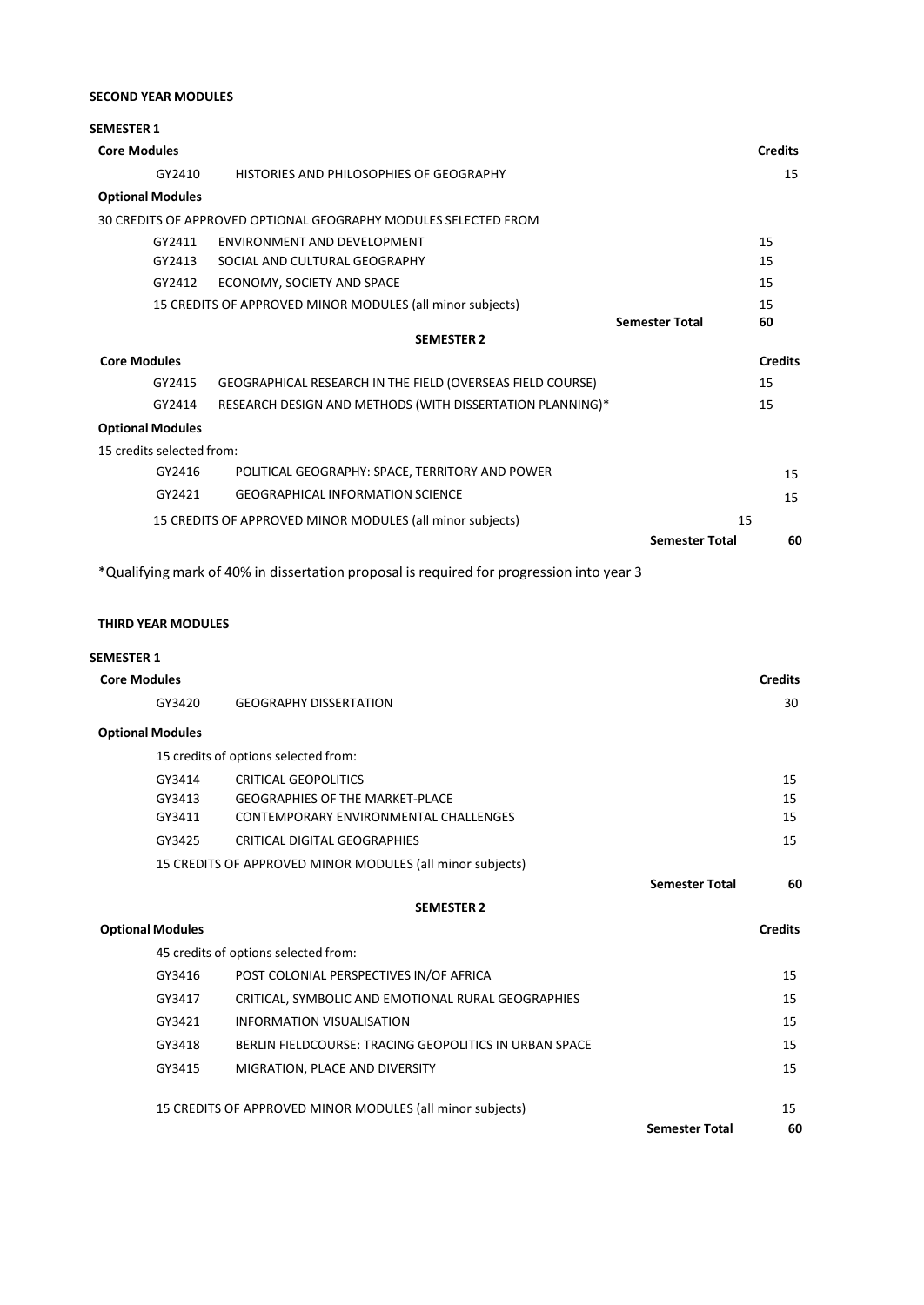#### **BA HUMAN GEOGRAPHY WITH A YEAR ABROAD**

Approved institutions for Geography include those listed a[t http://www2.le.ac.uk/offices/international/overseas](http://www2.le.ac.uk/offices/international/overseas-exchange/outgoing/where-can-I-go/exchanges-by-academic-subject/geography)[exchange/outgoing/where-can-I-go/exchanges-by-academic-subject/geography.](http://www2.le.ac.uk/offices/international/overseas-exchange/outgoing/where-can-I-go/exchanges-by-academic-subject/geography)

#### **FIRST, SECOND AND FOURTH YEAR MODULES**

Regulations for the first and second year are the same as for BA degree in Human Geography. Regulations for the fourth year of the course are the same as for the third year of the BA degree in Human Geography.

#### **THIRD YEAR MODULES**

The third year will be spent abroad in the USA, Canada, Finland, Spain, Germany and the Netherlands taking approved courses in one of the institutions associated with the Department of Geography. Level 3 modules from the Geography and Environmental Sciences Departments of the host Institution, plus introductory language modules, to the same overall credit value per year as Leicester. A small proportion of modules in other subjects may be taken by prior agreement of the International Officer in the Department of Geography, University of Leicester. Students will be required to reach a prescribed level of attainment in the work done abroad (a pass in Leicester terms according to the mark translation). Any student failing the year abroad component will revert back to the standard Leicester variant of their degree.

#### **BA MAJOR IN HUMAN GEOGRAPHY WITH A YEAR IN INDUSTRY**

#### **FIRST YEAR MODULES**

|                            | <b>SEMESTER 1</b>                                               |                |
|----------------------------|-----------------------------------------------------------------|----------------|
| <b>Core Modules</b>        |                                                                 | <b>Credits</b> |
| GY1411                     | HUMAN GEOGRAPHY FOR A GLOBALIZED WORLD                          | 15             |
| GY1423                     | EXPLORING OUR DIGITAL PLANET                                    | 15             |
| GY1422                     | STUDY SKILLS FOR PROFESSIONAL GEOGRAPHERS                       | 15             |
| <b>Minor Modules</b>       |                                                                 |                |
|                            | 15 CREDITS OF APPROVED MINOR MODULES (all minor subjects)       |                |
|                            | <b>Semester Total</b>                                           | 60             |
|                            | <b>SEMESTER 2</b>                                               |                |
| <b>Core Modules</b>        |                                                                 | <b>Credits</b> |
| GY1413                     | HUMAN GEOGRAPHY FIELD COURSE: THE DYNAMICS OR PEOPLE AND PLACE  | 15             |
| GY1412                     | ENVIRONMENT/NATURE/SOCIETY                                      | 15             |
| GY1421                     | WORKING WITH GEOGRAPHICAL INFORMATION                           | 15             |
| <b>Optional Modules</b>    |                                                                 |                |
|                            | 15 CREDITS OF APPROVED MINOR MODULES (all minor subjects)       |                |
|                            | <b>Semester Total</b>                                           | 60             |
| <b>SECOND YEAR MODULES</b> |                                                                 |                |
| SEMESTER 1                 |                                                                 |                |
| <b>Core Modules</b>        |                                                                 | <b>Credits</b> |
| GY2410                     | HISTORIES AND PHILOSOPHIES OF GEOGRAPHY                         | 15             |
| <b>Optional Modules</b>    |                                                                 |                |
|                            | 30 CREDITS OF APPROVED OPTIONAL GEOGRAPHY MODULES SELECTED FROM |                |
| GY2411                     | ENVIRONMENT AND DEVELOPMENT                                     | 15             |
| GY2413                     | SOCIAL AND CULTURAL GEOGRAPHY                                   | 15             |
| GY2412                     | ECONOMY, SOCIETY AND SPACE                                      | 15             |
|                            | 15 CREDITS OF APPROVED MINOR MODULES (all minor subjects)       | 15             |